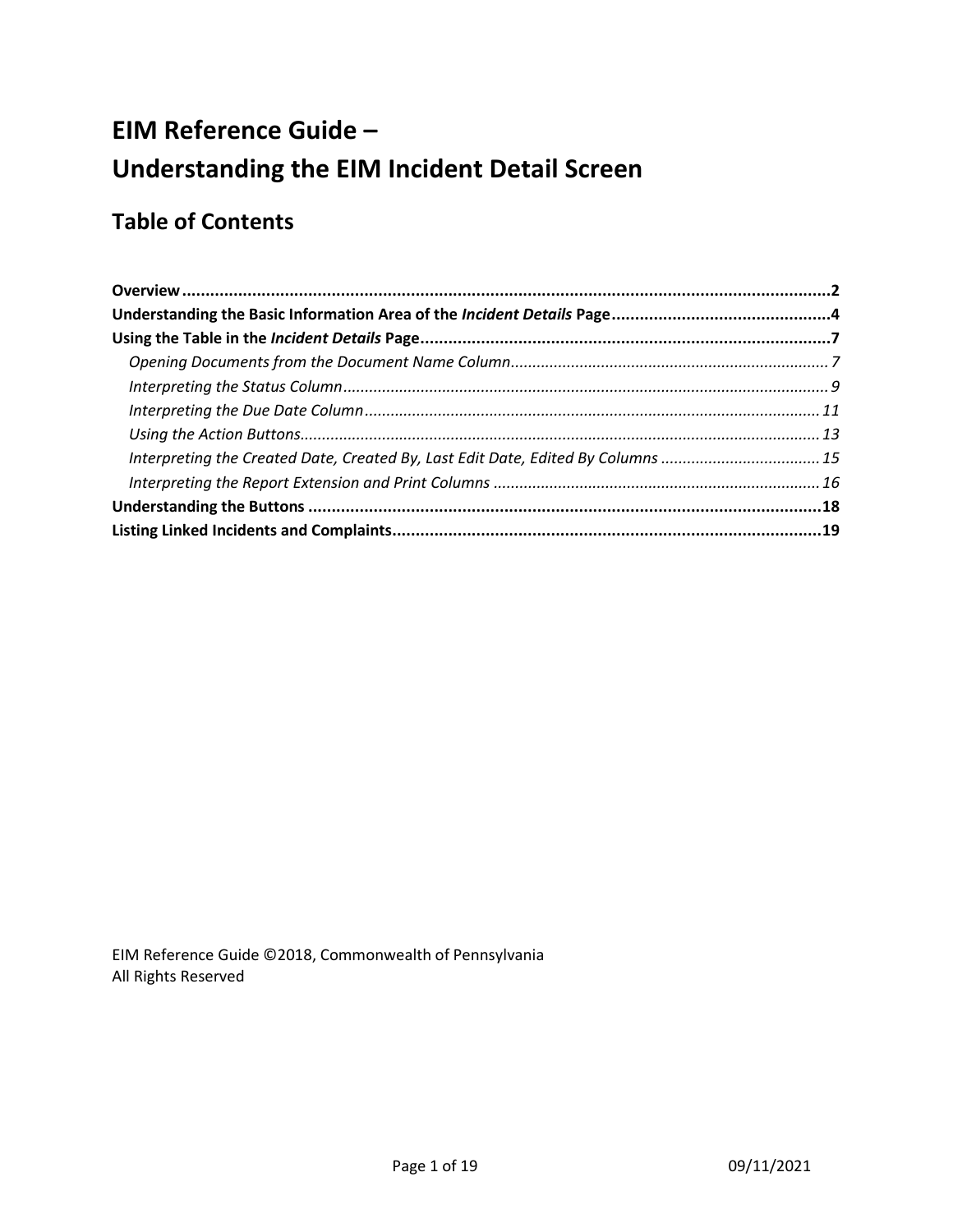### <span id="page-1-0"></span>**Overview**

The *Incident Detail* page displays key information about incidents. These *Detail* pages also provide the "launching pads" and logs for much of the work that you do with incidents in EIM. A sample *Incident Detail* page is illustrated at the top of the next page.



SCs and Providers can see only the incidents that involve participants they provide services to.

You can open the table in the *Incident Detail* page in more than one way:

- Click the hyperlinked incident ID number found near the top-left corner of any document page above the green bar. The incident ID number is in blue type.
- Click an **Expand Details** icon, which appears on almost every page. You frequently see it above the Go To drop-down box. This icon is illustrated below and indicated by the callout.

The **Expand Details** icon has a toggle action. Clicking it opens the table and changes the icon to the **Collapse Details** icon. Clicking the **Collapse Details** icon closes the table and changes the icon back to the **Expand Details** icon.

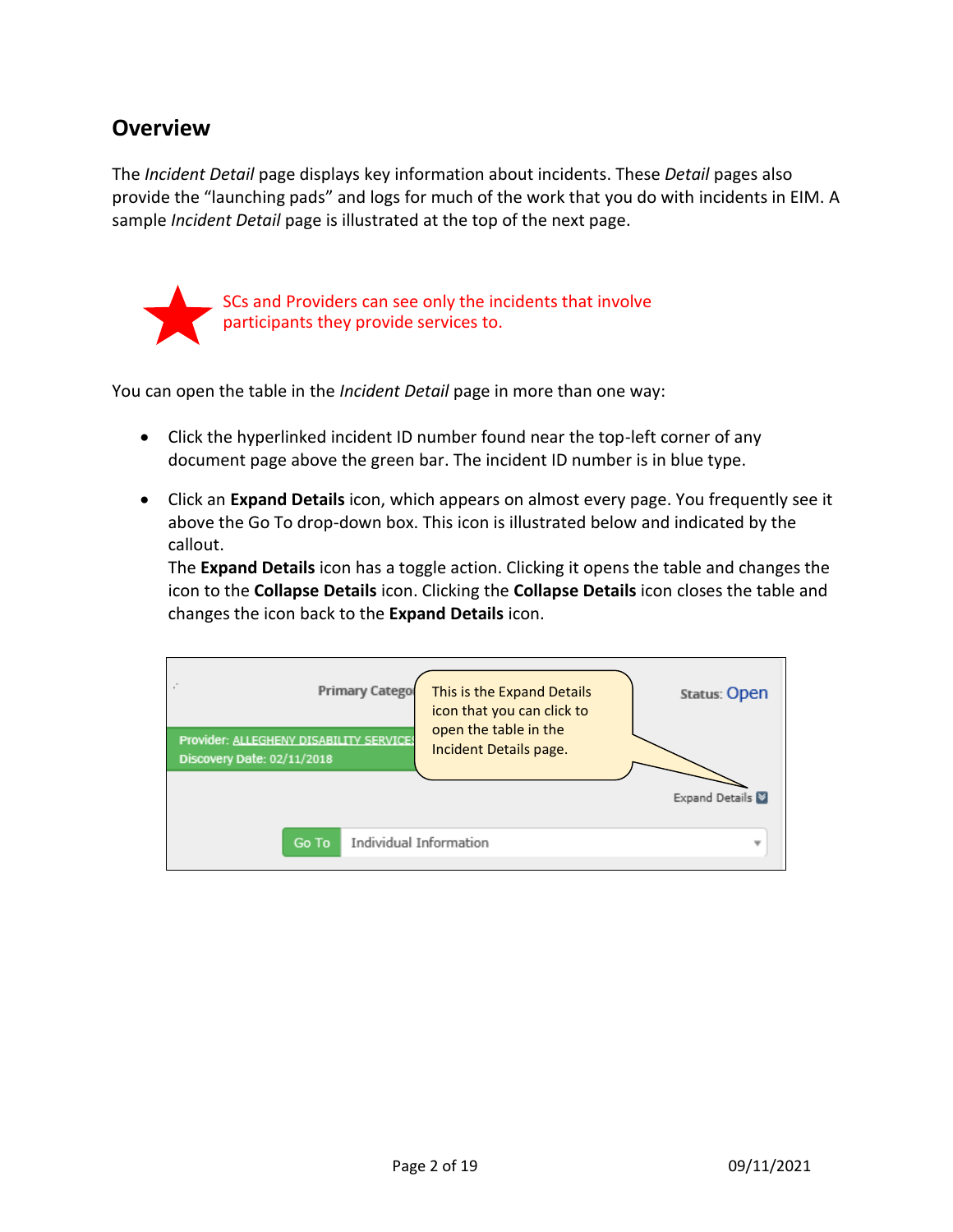A sample *Incident Detail* page is illustrated below. Note the four different areas of the page, as noted by the callouts: **basic information, table, buttons** and **links**. Each area is fully described in this reference guide.

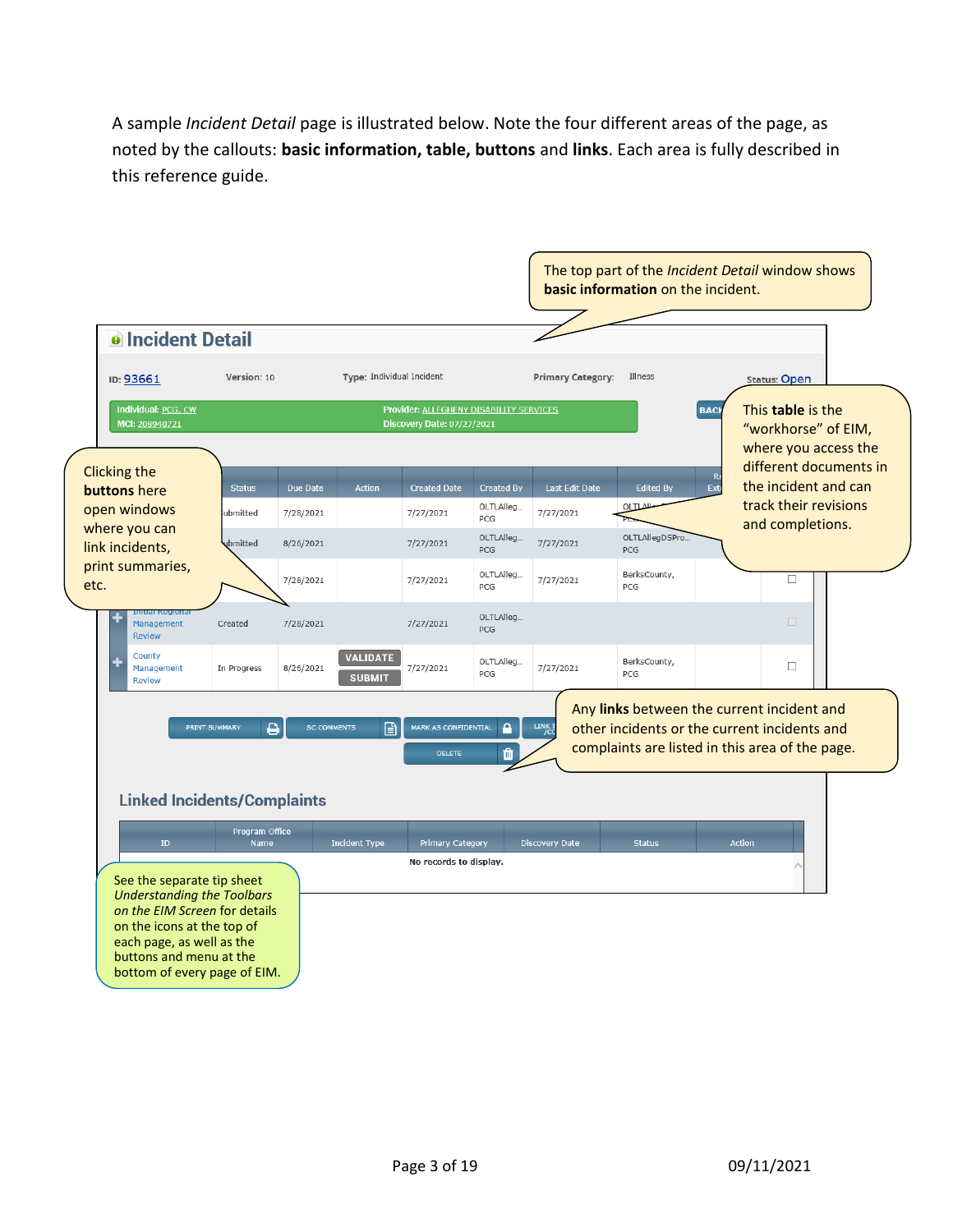# <span id="page-3-0"></span>**Understanding the Basic Information Area of the** *Incident Details* **Page**

The top of the Incident Details page displays basic, overarching information on the incident. See the numbered items in the illustration below and their identification in the chart that starts on the next page. This chart identifies and explains how you use the data found there.



This chart identifies and describes the items called out by number in the illustration on page 4 of the basic information area of the *Incident Detail* page.

| ID                | <b>Feature</b>             | <b>Comments</b>                                                                                                                                                                                                                                                                                                                                                                                                                                                                     |
|-------------------|----------------------------|-------------------------------------------------------------------------------------------------------------------------------------------------------------------------------------------------------------------------------------------------------------------------------------------------------------------------------------------------------------------------------------------------------------------------------------------------------------------------------------|
| $\boxed{1}$       | ID number<br>(hyperlinked) | The ID number identifies the incident throughout the EIM system. It<br>always appears in this location in ANY EIM screen. Clicking this link<br>opens the Incident Details page for the incident.                                                                                                                                                                                                                                                                                   |
| $\boldsymbol{2}$  | Version ID                 | The number that appears in this field identifies the version of EIM that<br>you are running on your computer. As updates are made to EIM, this<br>number increases.                                                                                                                                                                                                                                                                                                                 |
| $\vert 3 \vert$   | Type                       | There are two types of incidents, individual incidents and site incidents.<br>Individual incidents have individual participants as their subjects. Site<br>incidents are incidents relating to, say, a fire that breaks out in a facility<br>or an emergency closure of a facility.                                                                                                                                                                                                 |
| $\left( 4\right)$ | <b>Primary Category</b>    | The primary category of an incident is assigned as part of the first<br>section and then can be changed as part of the verification of incident<br>classification in the final section. See the EIM user guide Entering the<br>Incident First Section for more details on the primary category. When<br>hovering over the primary category, the secondary category(ies) will<br>display. See an illustration at the bottom of this page.                                            |
| 6                 | Status                     | The possible statuses of an incident are open, closed, deleted.                                                                                                                                                                                                                                                                                                                                                                                                                     |
| $\boldsymbol{6}$  | Participant Name and MCI   | The name of the individual participant who is the subject of this<br>incident, and this participant's MCI appear here. The underlined name<br>is a link, and clicking it opens a pop-up window with a capsule<br>summary of the participant's demographic and basic plan information.<br>See an illustration at the top of the next page. The MCI is a hyperlink,<br>by clicking on the hyperlink the Incident Detail screen will display. See<br>an illustration on the next page. |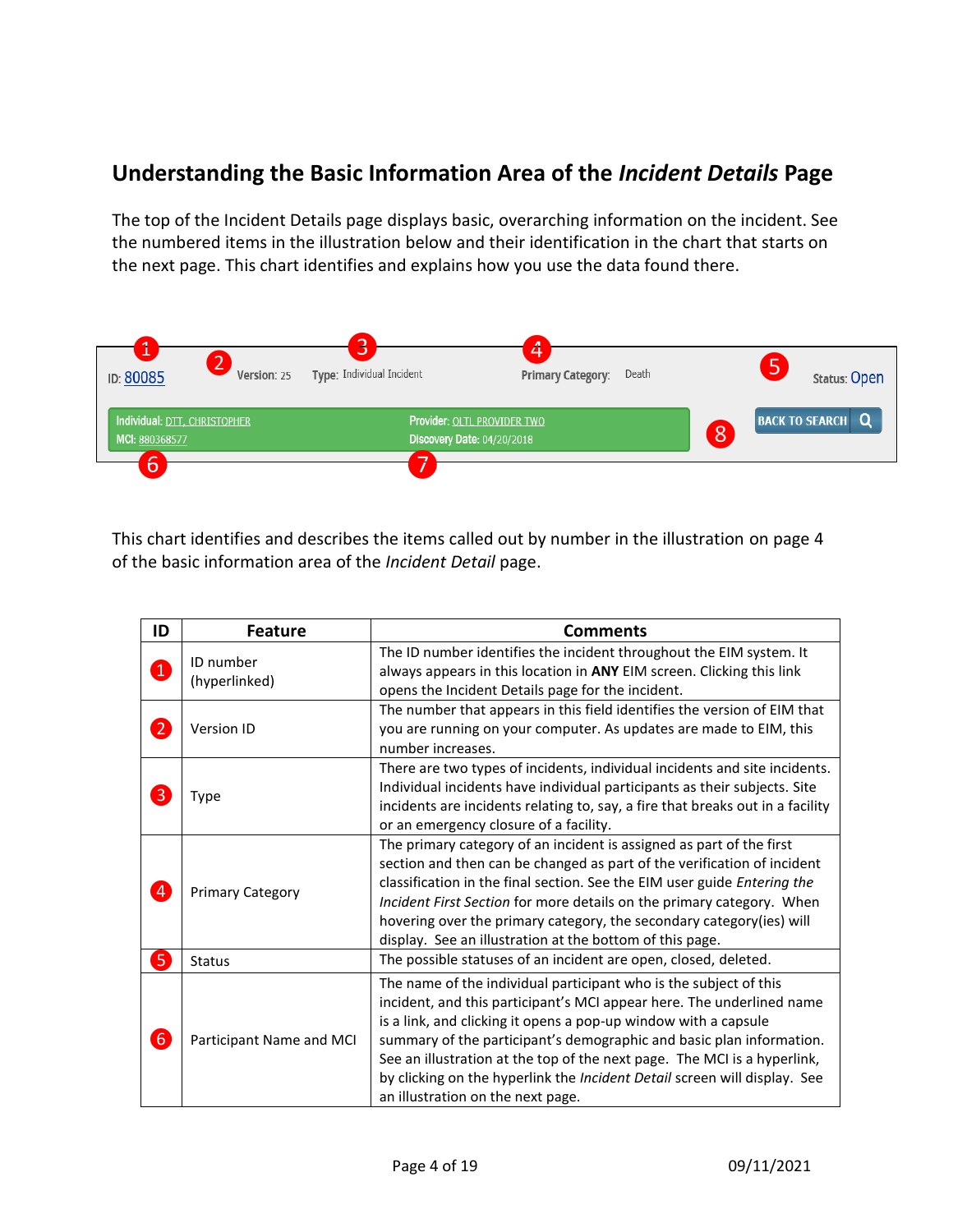| ID             | <b>Feature</b>                               | <b>Comments</b>                                                                                                                                                                                                                                                                                                                       |
|----------------|----------------------------------------------|---------------------------------------------------------------------------------------------------------------------------------------------------------------------------------------------------------------------------------------------------------------------------------------------------------------------------------------|
| 7              | Provider Name and<br>Incident Discovery Date | The name of the participant's provider (this provider may be a subject<br>of this incident) and the discovery date of the incident appear here.<br>The underlined name is a link, and clicking it opens a pop-up window<br>with a capsule summary of the basic service location information. See<br>an illustration below this chart. |
| $\overline{8}$ | [Back To Search] Button                      | If you opened the Incident Details screen by clicking the ID link in a<br>Search screen, clicking this button reopens that Search screen, where<br>your entries and settings are preserved.                                                                                                                                           |

| Version: 25<br>ID: 80085                       |  | Type: Individual Incident                  | <b>Primary Category:</b>                              | Death |  |
|------------------------------------------------|--|--------------------------------------------|-------------------------------------------------------|-------|--|
| Individual: DTT, CHRISTOPHER<br>MCI: 880368577 |  | Provider: OLTL F<br><b>Discovery Date:</b> | <b>Secondary Category(s):</b><br>Service Interruption |       |  |
|                                                |  |                                            |                                                       |       |  |

This is a sample of the secondary catergory(ies) that display when the user hovers over the Primary **Category**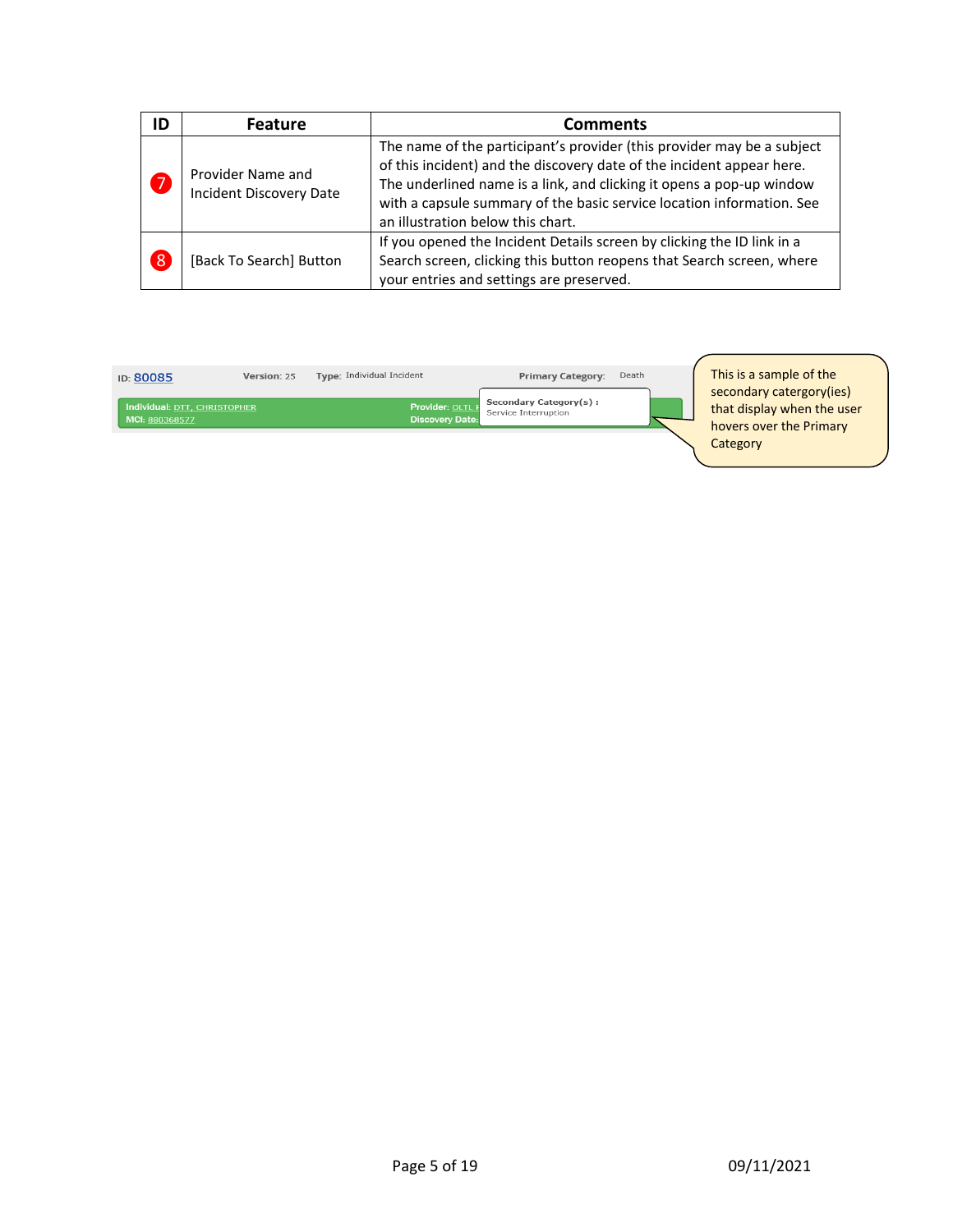

initiate an incident will be hidden.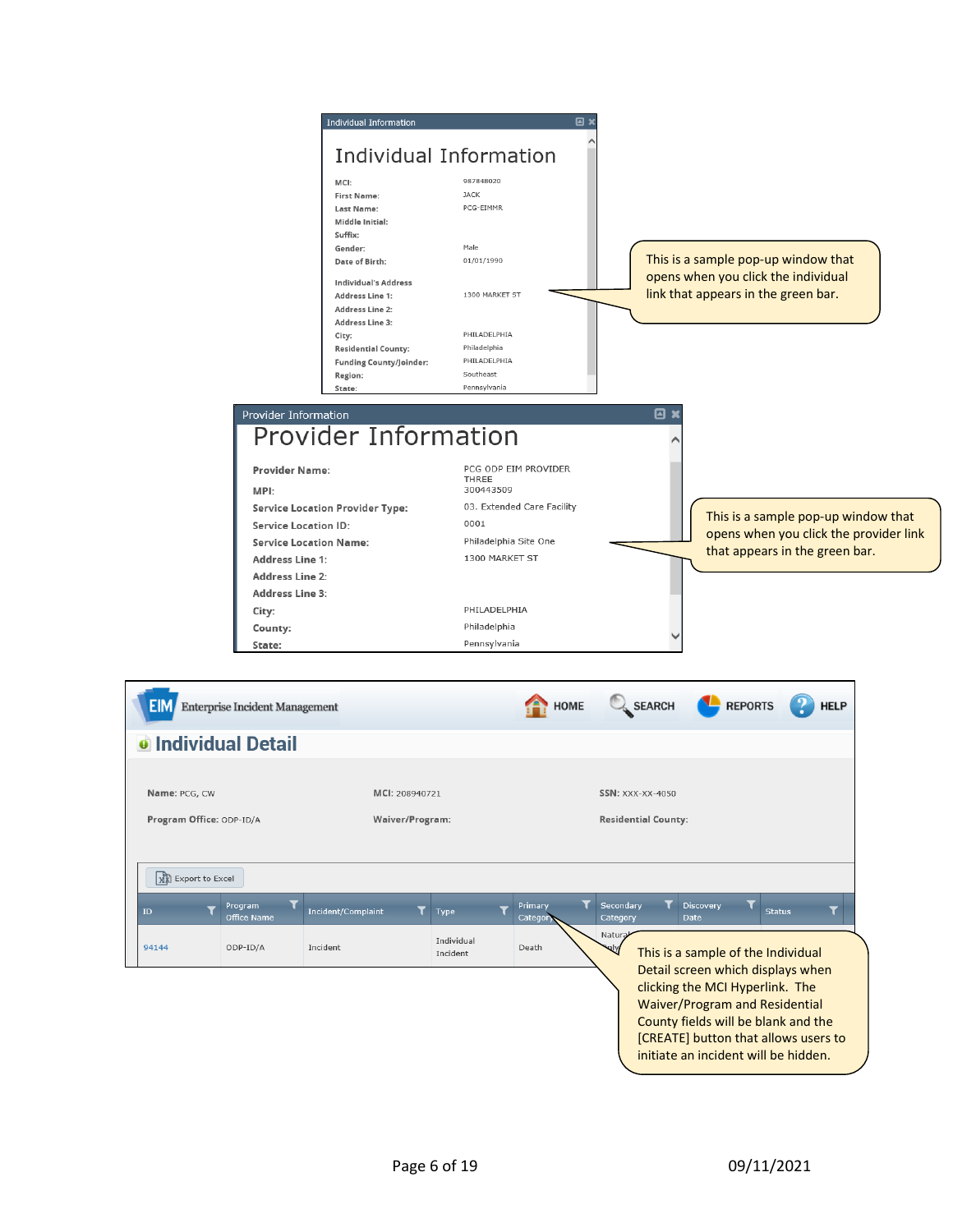# <span id="page-6-0"></span>**Using the Table in the** *Incident Details* **Page**

|                |                                                             |                                  |           |                                  |              |                    |                |                 |                     | Collapse Details &       |
|----------------|-------------------------------------------------------------|----------------------------------|-----------|----------------------------------|--------------|--------------------|----------------|-----------------|---------------------|--------------------------|
|                | <b>Document Name</b>                                        | <b>Status</b>                    | Due Date  | Action                           | Created Date | Created By         | Last Edit Date | Edited By       | Report<br>Extension | <b>Print</b>             |
| $\overline{ }$ | <b>Incident First</b><br>Section                            | Submitted                        | 8/13/2021 |                                  | 8/12/2021    | Three,<br>Provider | 8/12/2021      | Three, Provider |                     |                          |
| $\overline{1}$ | <b>Incident Final</b><br><b>Section</b>                     | In Progress                      | 3/9/2022  |                                  | 8/12/2021    | Three,<br>Provider | 8/12/2021      | SEONE, EIM      | $\boxed{2}$ [8]     |                          |
| $\overline{+}$ | <b>Initial County</b><br><b>Management</b><br><b>Review</b> | Created                          | 8/13/2021 |                                  | 8/12/2021    | Three,<br>Provider |                |                 |                     | $\overline{\phantom{a}}$ |
|                | <b>Initial Regional</b><br>Management<br><b>Review</b>      | In Progress                      | 8/13/2021 | <b>VALIDATE</b><br><b>SUBMIT</b> | 8/12/2021    | Three,<br>Provider | 9/9/2021       | SEONE, EIM      |                     |                          |
|                |                                                             |                                  |           |                                  |              | Page Name          |                |                 |                     |                          |
|                | ೞ                                                           | <b>Initial Management Review</b> |           |                                  |              |                    |                |                 |                     |                          |
| $\overline{ }$ | County<br>Management<br><b>Review</b>                       | Created                          |           |                                  | 8/12/2021    | Three,<br>Provider |                |                 |                     | □                        |

The table serves two major purposes in EIM:

- It displays hyperlinked names of the different documents that EIM determines need to be completed at any given point in the process.
- It provides the means by which you can access and complete these documents, validate their readiness for submission and submit them.

#### <span id="page-6-1"></span>*Opening Documents from the Document Name Column*

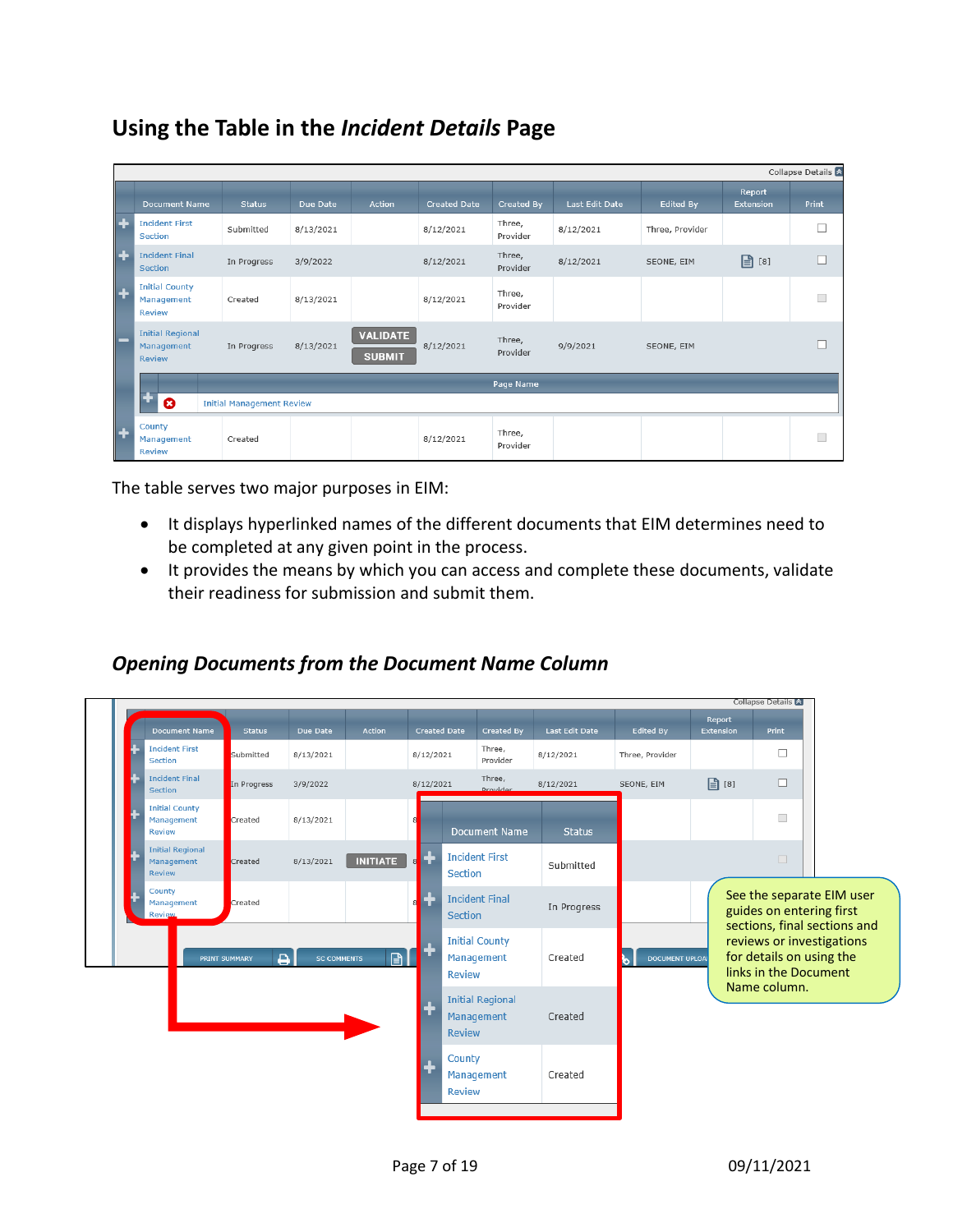After an incident is created (refer to any of the EIM user guides for *Entering the Incident First Section*), three documents are named in this column of the table: Incident First Section, Incident Final Section and Management Review. Each of the names is a hyperlink that, when clicked, opens the relevant pages of that document.

EIM has built-in controls that determine whether a link you click in this column opens a particular document. For instance, after a first section is started, you see links for the final section and the management review in this column. When you click either of these two links, the *Incident Detail* screen is redisplayed after the Please Wait window appears. The final section or the review cannot be opened until the first section has been submitted

The charts on the next page shows the possible document-name entries that can appear for individual incidents and complaints, along with the various prerequisite documents that must be completed for each.

| <b>Document</b>            | <b>Prerequisite Document(s)</b>        |
|----------------------------|----------------------------------------|
| <b>First Section</b>       | <b>NA</b>                              |
| Initial Management Review* | <b>First Section</b>                   |
| (County and Region)        |                                        |
| <b>Final Section</b>       | <b>First Section</b>                   |
|                            | <b>Initial Management Review</b>       |
|                            | Provider Certified Investigator Report |
|                            | Provider Administrative Review         |
| <b>Management Review</b>   | <b>First Section</b>                   |
| (County and Region)        | <b>Final Section</b>                   |
|                            | <b>Initial Management Review</b>       |
| Review Investigation       | <b>First Section</b>                   |
|                            | <b>Final Section</b>                   |
|                            | <b>Initial Management Review</b>       |
|                            | <b>Management Review</b>               |

#### **Individual Incident**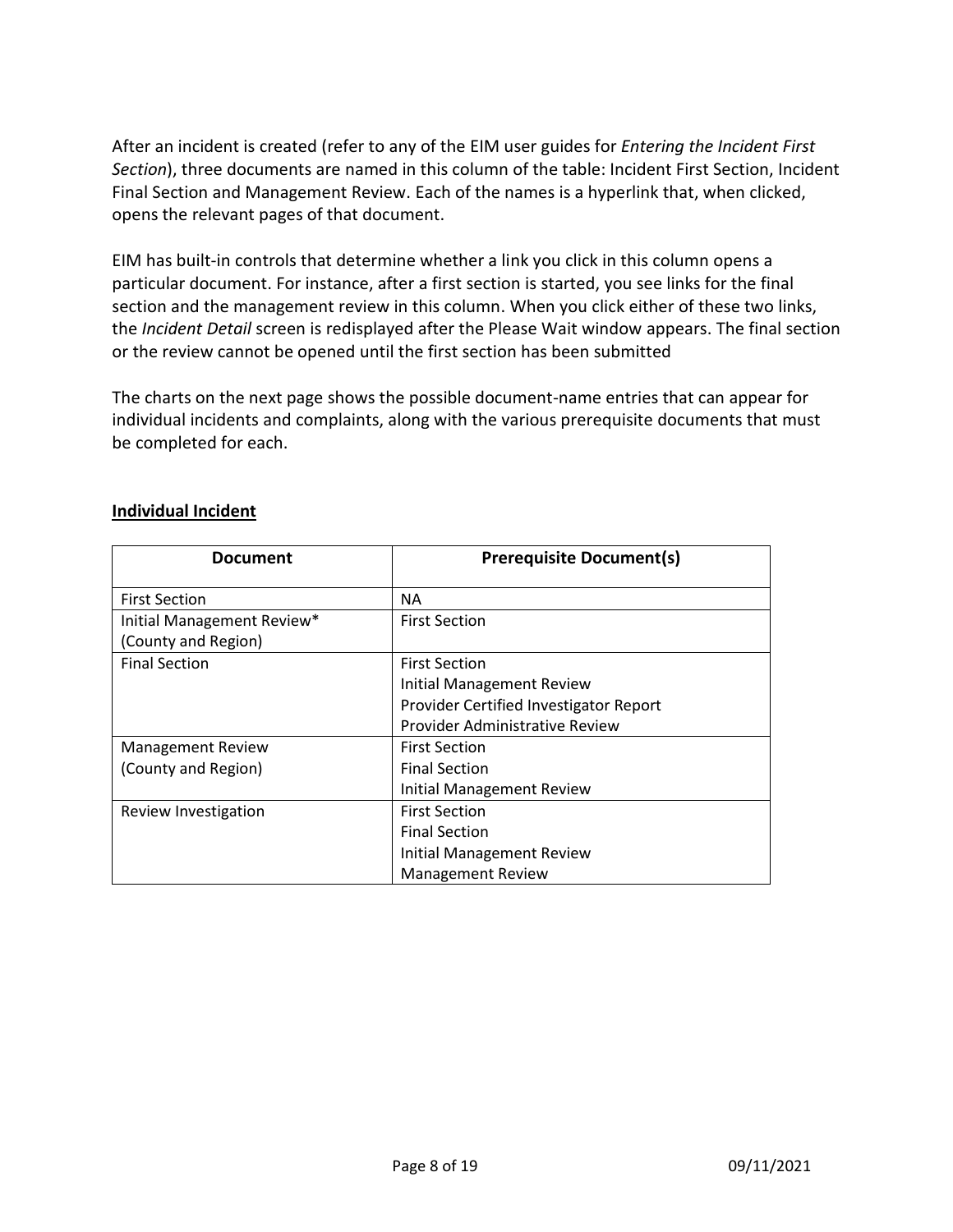#### <span id="page-8-0"></span>*Interpreting the Status Column*

EIM automatically updates the entries that appear in this column, based on the documents that have been successfully completed and submitted. The table below shows the possible statuses, the documents they apply to, and What these statuses signify.



| <b>Status</b> | <b>Document</b>                        | <b>Explanation</b>                 |
|---------------|----------------------------------------|------------------------------------|
| In Progress   | Incidents                              | This status indicates that the     |
|               | <b>First Section</b>                   | document has been initiated and is |
|               | <b>Final Section</b>                   | in the process of being worked in  |
|               | <b>Initial Management Review</b>       | EIM.                               |
|               | <b>Management Review</b>               |                                    |
|               | Review Investigation                   |                                    |
|               | Provider Certified Investigator Report |                                    |
|               | Provider Administrative Review         |                                    |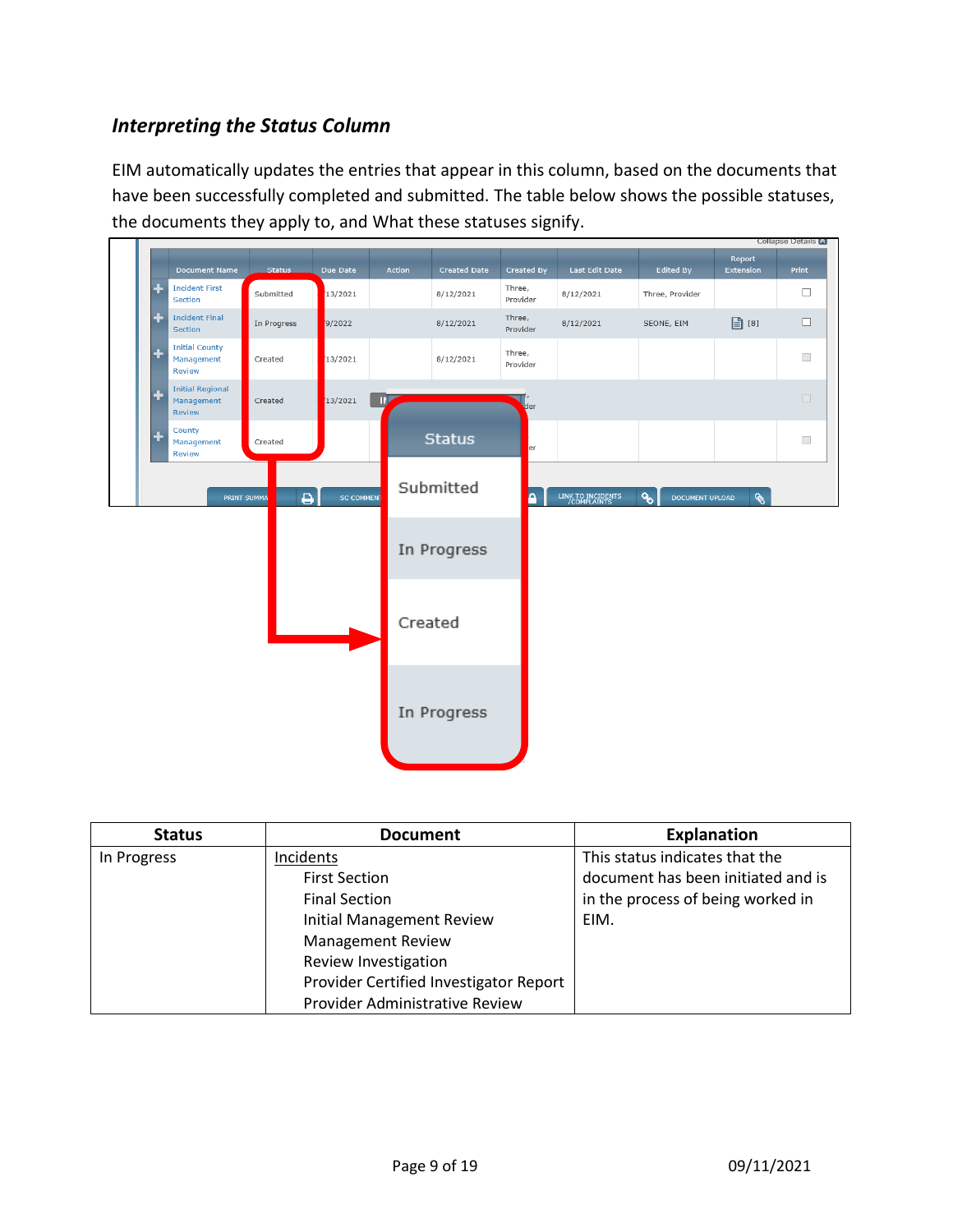| <b>Status</b> | <b>Document</b>                                                                                                                                                                                                                                                                                                        | <b>Explanation</b>                                                                                                                                                                                                                                                     |
|---------------|------------------------------------------------------------------------------------------------------------------------------------------------------------------------------------------------------------------------------------------------------------------------------------------------------------------------|------------------------------------------------------------------------------------------------------------------------------------------------------------------------------------------------------------------------------------------------------------------------|
| Submitted     | Incidents<br><b>First Section</b><br><b>Final Section</b><br><b>Initial County Management Review</b><br>Initial Regional Management Review<br><b>County Management Review</b><br><b>Regional Management Review</b><br>Review Investigation<br>Provider Certified Investigator Report<br>Provider Administrative Review | This status indicates that all pages of<br>the document have been completed,<br>and the document can become a<br>component of the finished incident<br>or complaint.                                                                                                   |
| Reviewed      | Incidents<br><b>First Section</b><br><b>Final Section</b><br>Initial County Management Review<br>Initial Regional Management Review<br><b>County Management Review</b><br><b>Regional Management Review</b><br>Review Investigation                                                                                    | This status indicates that a<br>submitted incident has been<br>reviewed by a management<br>authority to confirm the incident's<br>accuracy and validity.                                                                                                               |
| Created       | Incidents<br><b>First Section</b><br><b>Final Section</b><br>Initial County Management Review<br>Initial Regional Management Review<br><b>County Management Review</b><br><b>Regional Management Review</b><br>Provider Certified Investigator Report<br>Provider Administrative Review<br>Review Investigation        | This status indicates that a particular<br>document has been automatically<br>created by EIM upon the submission<br>of another, prior document, but the<br>automatically created document has<br>not yet been initiated by a user.                                     |
| Pending       | Incidents<br><b>County Management Review</b><br><b>Regional Management Review</b>                                                                                                                                                                                                                                      | This status indicates that a<br>management review has been<br>disapproved, resulting in the<br>creation of a new final section. In the<br>interim while the completion of the<br>new final section is underway, the<br>status of this management review is<br>pending. |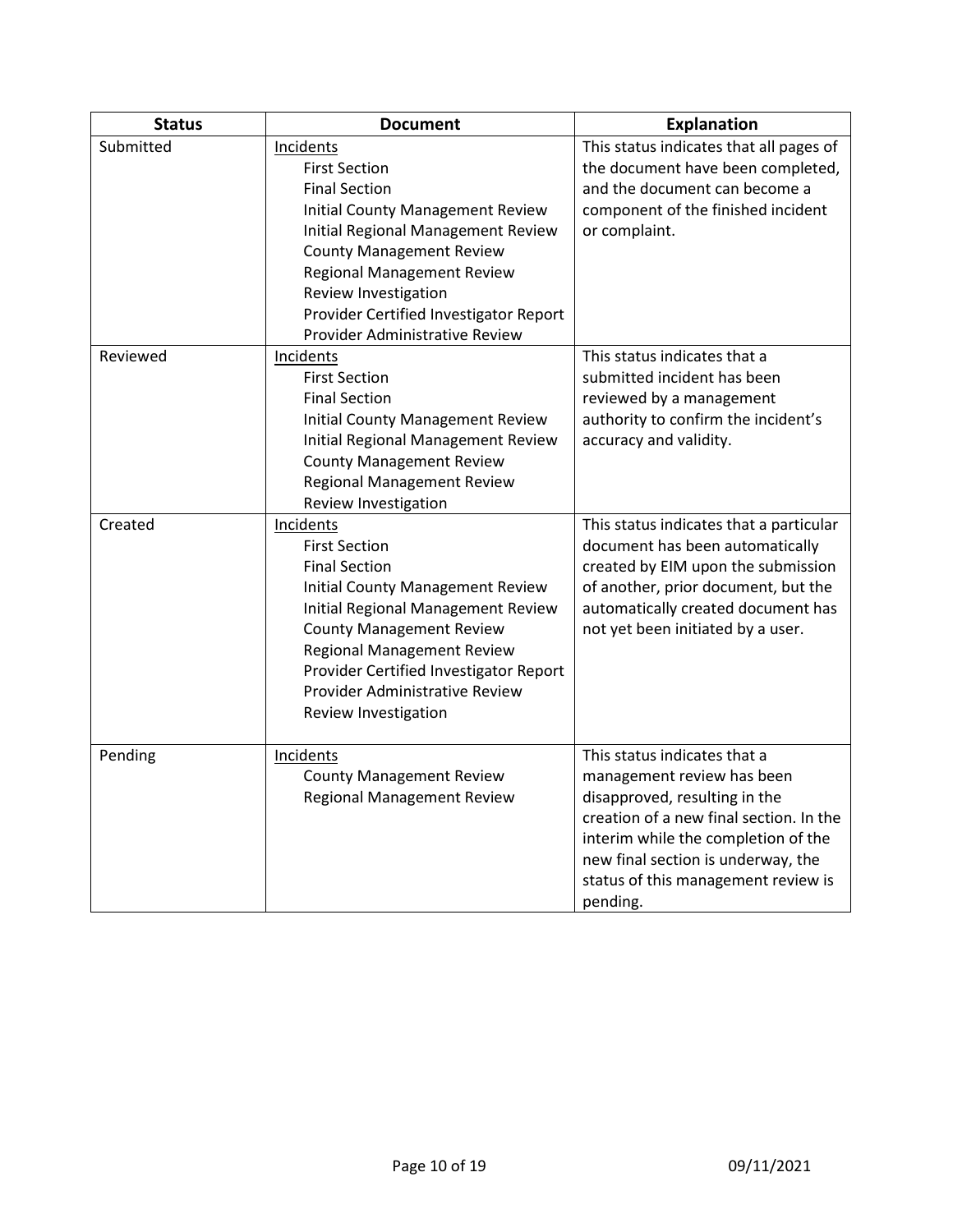

#### <span id="page-10-0"></span>*Interpreting the Due Date Column*

The due dates of documents vary with the document type. EIM automatically calculates and tracks the due dates of different documents, based on the completion or submission dates of the "upstream" documents. The chart on the next page summarizes the time spans that EIM uses.

Report extensions, which can alter and shift dates on some documents, are allowed on all documents except the first section. See the EIM reference guide *Entering Incident Report Extensions* for explanation of how extensions work and how they might affect the due dates you see in this column.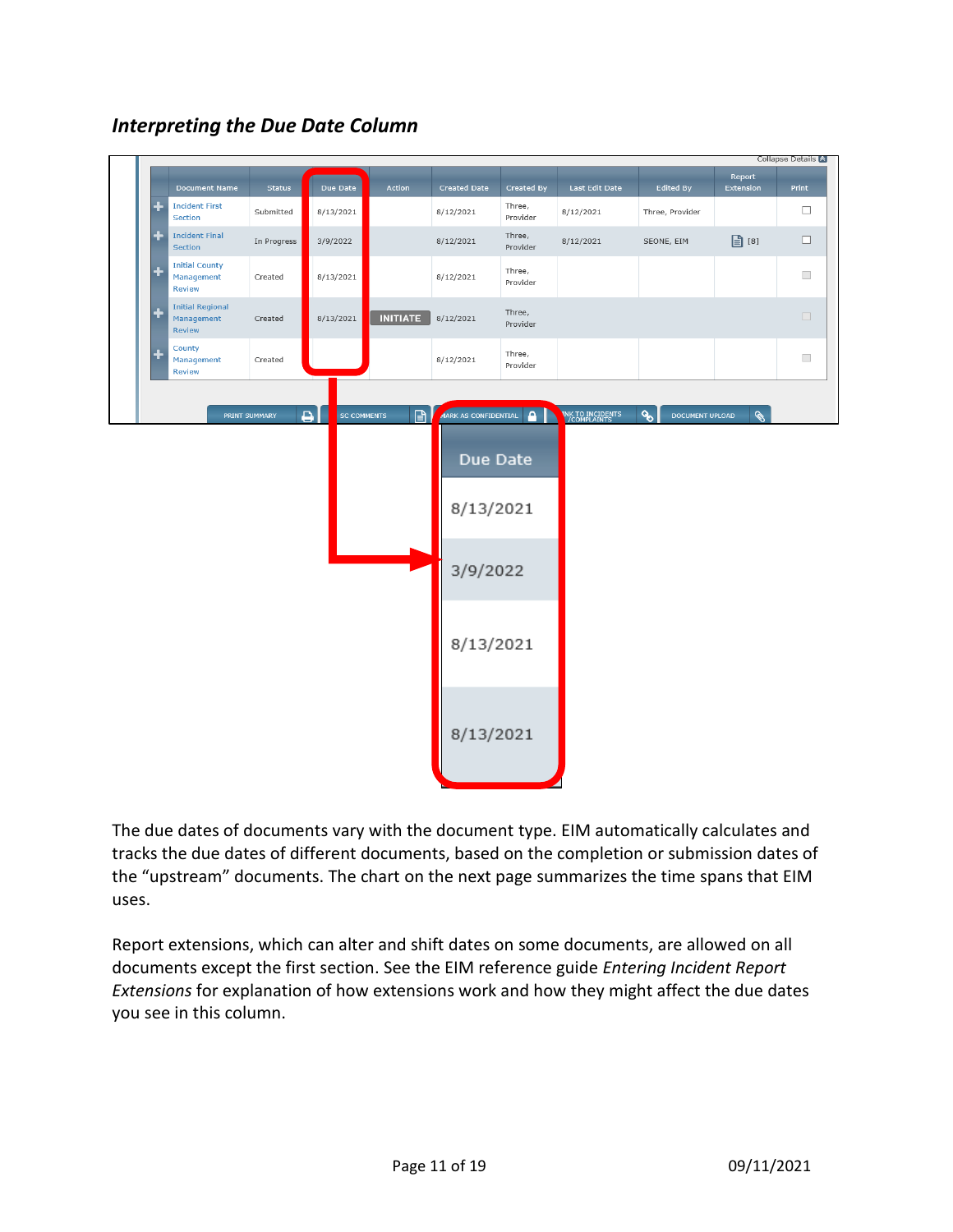#### **Due Dates in EIM**

| <b>Document</b>                         | <b>Due Dates</b>                            |
|-----------------------------------------|---------------------------------------------|
| <b>First Section</b>                    | Discovery date and time + 24 hours          |
| $\ast$<br><b>Final Section</b>          | Discovery date + 30 days                    |
| <b>Initial County Management Review</b> | Discovery date and time + 24 hours          |
| Initial Regional Management Review      | Discovery date and time + 24 hours          |
| <b>County Management Review</b>         | Final Section Submission Date + 30 days     |
| <b>Regional Management Review</b>       |                                             |
| State Investigation                     | Same as parent management review            |
| Provider Certified Investigator Report  | Discovery date + 30 days                    |
| Provider Administrative Review          | Discovery date + 30 days                    |
| Second Final Section (if needed)        | Submission of Management Review causing new |
|                                         | Final Section + 10 days                     |
| Second State Management Review          | Final Section Submission + 30 days          |

\* Report extensions are only allowed on Incident Final Sections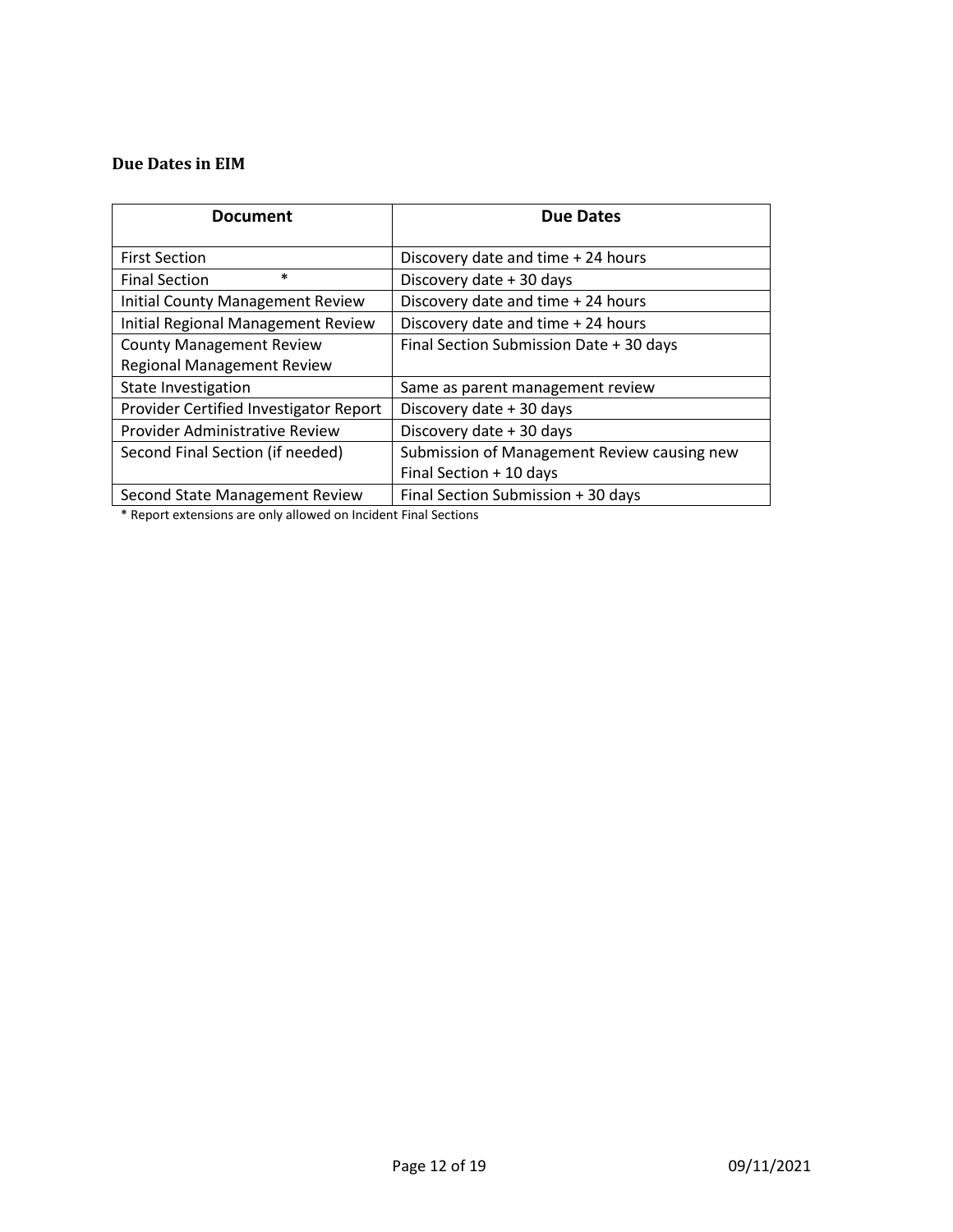#### <span id="page-12-0"></span>*Using the Action Buttons*

There are four possible action buttons that appear in the Incident Details page: [Initiate], [Validate], [Submit] and [Review].

EIM automatically determines which button to display, or not to display, for each of the incident and complaint documents. The determination is made based on:

- Which documents are submitted
- Which documents need to be completed and submitted
- Which documents are not yet initiated
- Your user role(s)

|                      | <b>Document Name</b>                                   | <b>Status</b> | Due Date  | <b>Action</b>   | eated Date                | Created By         | Last Edit Date                                                                          | Edited By       | <b>Report</b><br>Extension                                                                                  | Print                    |
|----------------------|--------------------------------------------------------|---------------|-----------|-----------------|---------------------------|--------------------|-----------------------------------------------------------------------------------------|-----------------|-------------------------------------------------------------------------------------------------------------|--------------------------|
| $\ddot{\phantom{1}}$ | <b>Incident First</b><br>Section                       | Submitted     | 7/31/2021 |                 | 30/2021<br>7              | Three,<br>Provider | 7/30/2021                                                                               | Three, Provider |                                                                                                             | $\Box$                   |
| $\ddot{\textbf{r}}$  | <b>Incident Final</b><br><b>Section</b>                | Submitted     | 4/25/2022 |                 | 30/2021                   | Three,<br>Provider | 9/9/2021                                                                                | Three, Provider | $\boxed{2}$ [8]                                                                                             | $\Box$                   |
| $\ddot{\textbf{r}}$  | <b>Initial County</b><br>Management<br><b>Review</b>   | Created       | 7/31/2021 | <b>INITIATE</b> | $\overline{7}$<br>30/2021 | Three,<br>Provider |                                                                                         |                 |                                                                                                             | $\Box$                   |
| $\ddot{\textbf{r}}$  | <b>Initial Regional</b><br>Management<br><b>Review</b> | Created       | 7/31/2021 |                 | 30/2021                   | Three,<br>Provider |                                                                                         |                 |                                                                                                             | $\Box$                   |
| $\ddot{}$            | County<br>Management<br><b>Review</b>                  | Created       | 10/9/2021 | <b>INITIATE</b> | 30/2021<br>$\overline{z}$ | Three,<br>Provider |                                                                                         |                 |                                                                                                             | $\overline{\phantom{a}}$ |
|                      |                                                        |               |           |                 |                           |                    | <b>VALIDATE</b><br><b>SUBMIT</b><br><b>VALIDATE</b><br><b>SUBMIT</b><br><b>INITIATE</b> |                 | This is an example of the<br>possible Action buttons<br>that may be present on the<br>Incident Detail page. |                          |

Here are the basic circumstances that cause these buttons to be displayed and removed:

- The **[Initiate]** button appears when a document is first created by a process in EIM, for example, incident creation or successful submission of a first section. Clicking the [Initiate] button changes the document's status from "Created" to 'In Progress," and the [Validate] and [Submit] buttons then appear. These two buttons remain in the table while the document is being worked.
- The **[Validate]** button is clicked to test whether the document is ready for submission.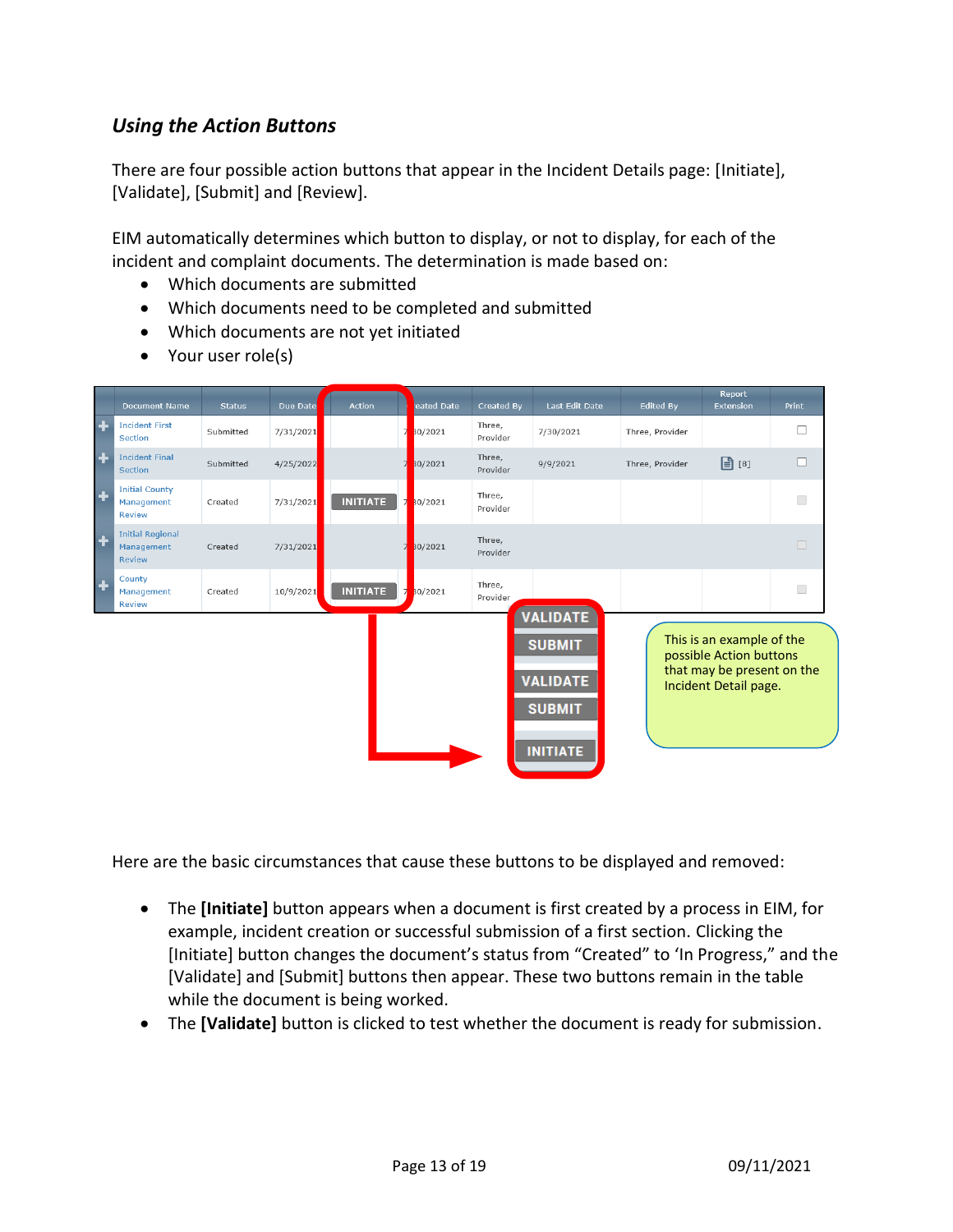• The **[Submit]** button is clicked to submit the document. Successful submission removes the [Submit] button from the screen. If the successfully submitted document is subject to review, EIM automatically creates a review document (with the "Created" status). This review document appears on a new row of the table in the Incident Details screen. However, no buttons appear on the screen of the submitter, but an [Initiate] button does appear on the screen of the reviewer.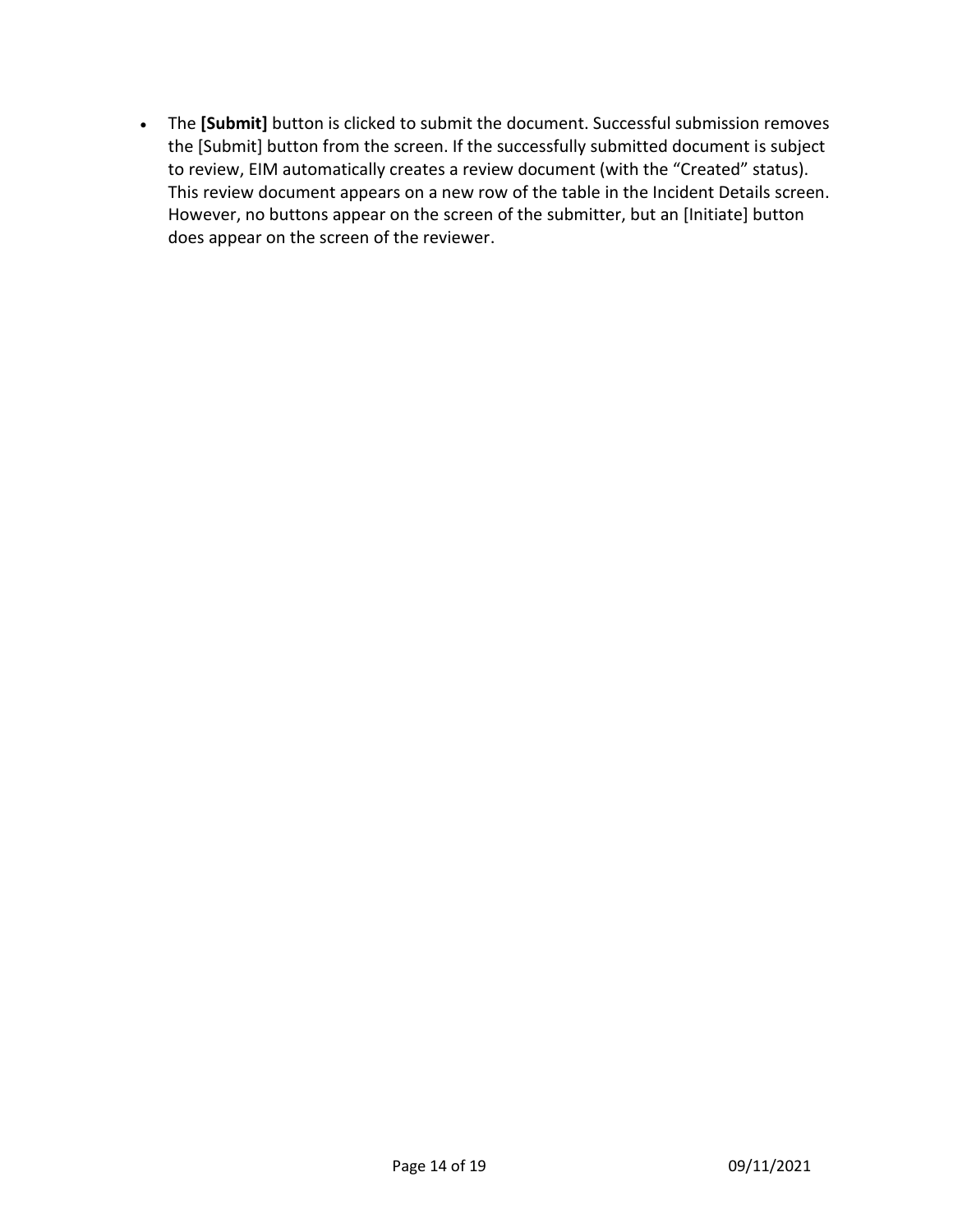|   | <b>Document Name</b>                                 | <b>Status</b>      | Due Date       | Action           | Created Date | Created By         | Last Edit Date | <b>Edited By</b> | Report<br><b>Extension</b> | Print                    |
|---|------------------------------------------------------|--------------------|----------------|------------------|--------------|--------------------|----------------|------------------|----------------------------|--------------------------|
|   | <b>Incident First</b><br>Section                     | Submitted          | 7/31/2021      |                  | 7/30/2021    | Three,<br>Provider | 7/30/2021      | Three, Provider  |                            | $\Box$                   |
| ٠ | <b>Incident Final</b><br>Section                     | Submitted          | 4/25/2022      |                  | 7/30/2021    | Three,<br>Provider | 9/9/2021       | Three, Provider  | $\boxed{3}$ [8]            | $\Box$                   |
| ٠ | <b>Initial County</b><br>Management<br><b>Review</b> | Created            | 7/31/2021      | <b>INITIATE</b>  | 7/30/2021    | Three,<br>Provider |                |                  |                            | $\overline{\phantom{a}}$ |
| ٠ | <b>Initial Regional</b><br>Management<br>Review      | Created            | 7/31/2021      |                  | 7/30/2021    | Three,<br>Provider |                |                  |                            | $\Box$                   |
| ٠ | County<br>Management<br><b>Review</b>                | Created            | 10/9/2021      | <b>INITIATE</b>  | 7/30/2021    | Three,<br>Provider |                |                  |                            | $\Box$                   |
|   | Created Date                                         | Created By         | Last Edit Date | <b>Edited By</b> |              |                    |                |                  |                            |                          |
|   |                                                      |                    |                |                  |              |                    |                |                  |                            |                          |
|   | 7/30/2021                                            | Three,<br>Provider | 7/30/2021      | Three, Provider  |              |                    |                |                  |                            |                          |
|   | 7/30/2021                                            | Three,<br>Provider | 9/9/2021       | Three, Provider  |              |                    |                |                  |                            |                          |
|   | 7/30/2021                                            | Three,<br>Provider |                |                  |              |                    |                |                  |                            |                          |
|   | 7/30/2021                                            | Three,<br>Provider |                |                  |              |                    |                |                  |                            |                          |
|   |                                                      |                    |                |                  |              |                    |                |                  |                            |                          |

#### <span id="page-14-0"></span>*Interpreting the Created Date, Created By, Last Edit Date, Edited By Columns*

EIM automatically updates the entries that appear in these columns, based on when the documents have been edited or modified and by whom. In general, the headings to these columns are self-explanatory. There is one exception:

On both the *Incident Detail* and the *Complaint Detail* pages, the Last Edit Date and Edited By columns are blank when the associated documents have a status of Created. EIM captures the values, but these values are hidden from display on the EIM screen (as shown above). When a document is initiated, the Last Edit Date field and Edited By values are updated and displayed on the screen. From that point on, this data is updated as described by the columns.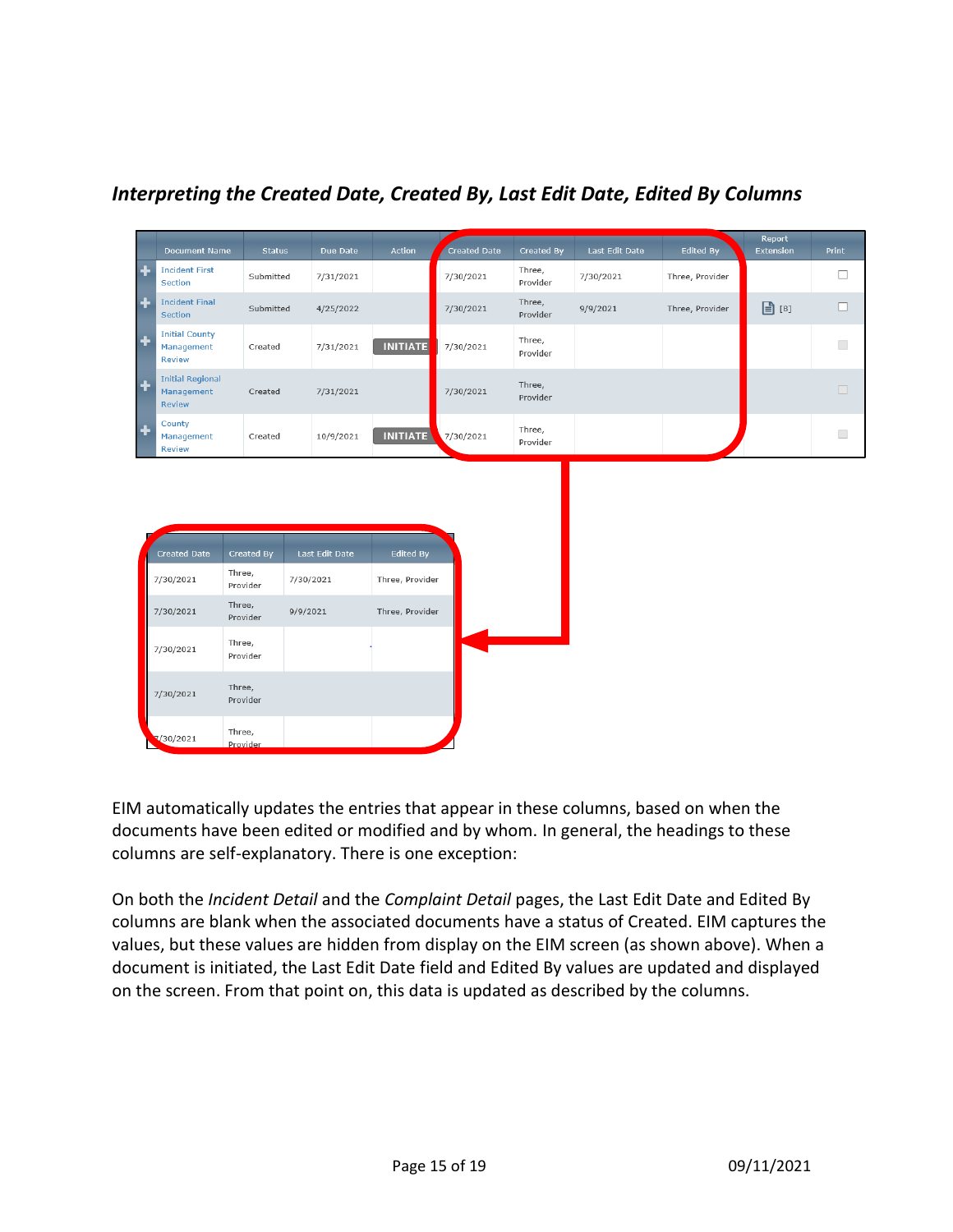|                     | <b>Document Name</b>                                 | <b>Status</b> | Due Date  | <b>Action</b>                    | <b>Created Date</b> | Created By         | Last Edit Date      | Edited By       | Extension       | <b>Print</b>             |
|---------------------|------------------------------------------------------|---------------|-----------|----------------------------------|---------------------|--------------------|---------------------|-----------------|-----------------|--------------------------|
| ÷                   | <b>Incident First</b><br>Section                     | Submitted     | 8/13/2021 |                                  | 8/12/2021           | Three,<br>Provider | 8/12/2021           | Three, Provider |                 | $\Box$                   |
| $\ddot{\textbf{r}}$ | <b>Incident Final</b><br><b>Section</b>              | In Progress   | 3/9/2022  | <b>VALIDATE</b><br><b>SUBMIT</b> | 8/12/2021           | Three,<br>Provider | 8/12/2021           | SEONE, EIM      | $\boxed{2}$ [8] | □                        |
| $\ddot{}$           | <b>Initial County</b><br>Management<br><b>Review</b> | Created       | 8/13/2021 |                                  | 8/12/2021           | Three,<br>Provider |                     |                 |                 | $\overline{\phantom{a}}$ |
| l +                 | <b>Initial Regional</b><br>Management<br>Review      | In Progress   | 8/13/2021 |                                  | 8/12/2021           | Three,<br>Provider | 9/9/2021            | SEONE, EIM      |                 | □                        |
| $\ddot{}$           | County<br>Management<br><b>Review</b>                | Created       |           |                                  | 8/12/2021           | Three,<br>Provider |                     |                 |                 | $\overline{\phantom{a}}$ |
|                     |                                                      |               |           |                                  |                     |                    | Report<br>Extension |                 |                 |                          |
|                     |                                                      |               |           |                                  |                     |                    | $\lceil 8 \rceil$   |                 |                 |                          |

### <span id="page-15-0"></span>*Interpreting the Report Extension and Print Columns*

When document names other than just the incident first section appear in the table, icons appear in the Report Extension column. No extension option is possible for first sections. However, the final section has this capability. Clicking the report extension icon displays the Report Extension will display the Report Extension screen.

See the EIM tip sheet *Entering Incident Report Extensions* for detailed instructions on the use of the **Report Extension** icons.

The number of extensions for the section will be listed in the column. In this example there has been one (1) extension requested.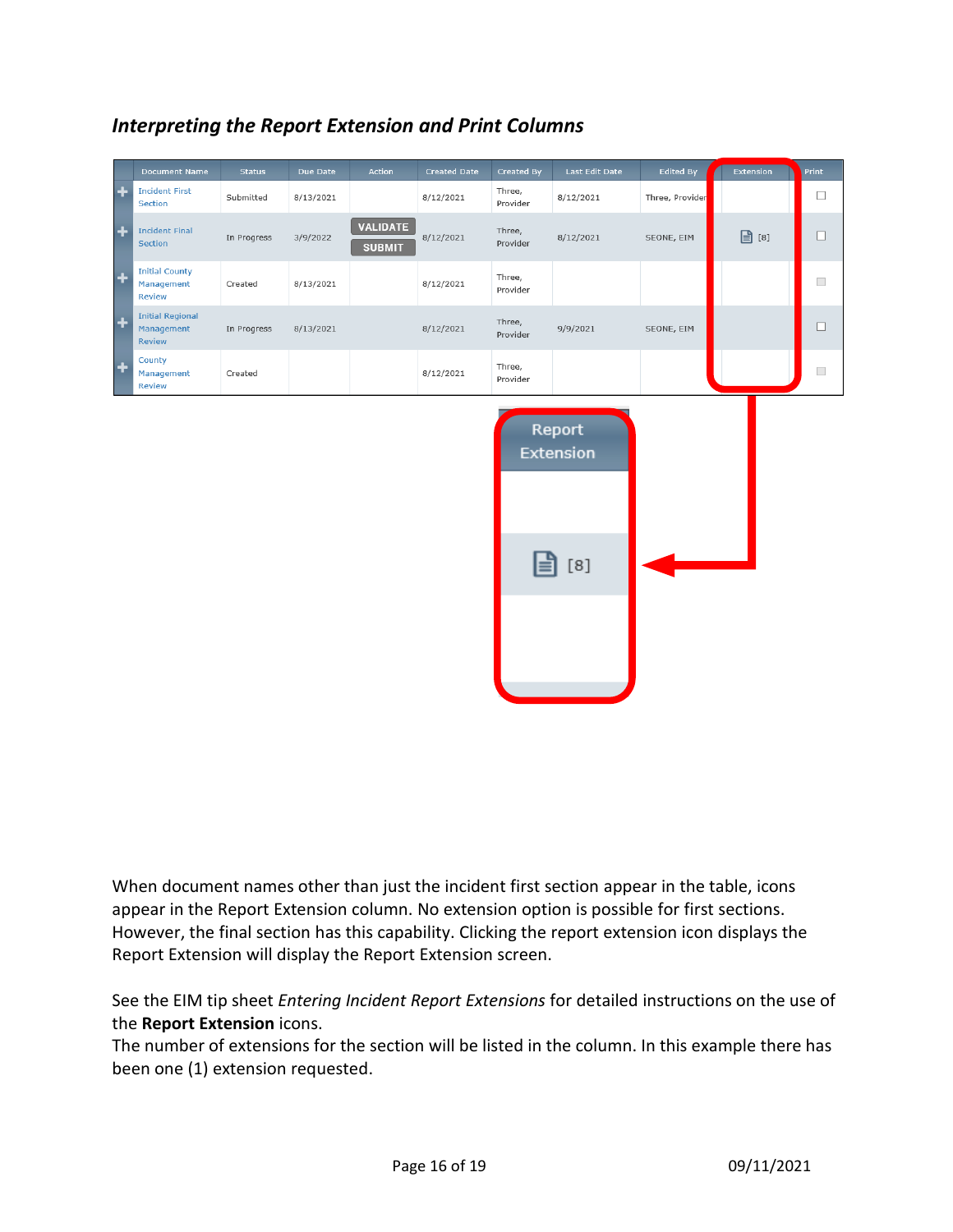The check boxes in the Print column provide a way for you to select only specific documents to print. Checking a check box and clicking the [Print Summary] button opens a printable PDF file of just the document named in that row of the table. See also the section "*[Understanding the](#page-17-0)  [Buttons](#page-17-0)*" on the next page.

See the EIM reference guide *Printing Documents, Summaries and Abstracts* for detailed background and instructions on the use of these check boxes.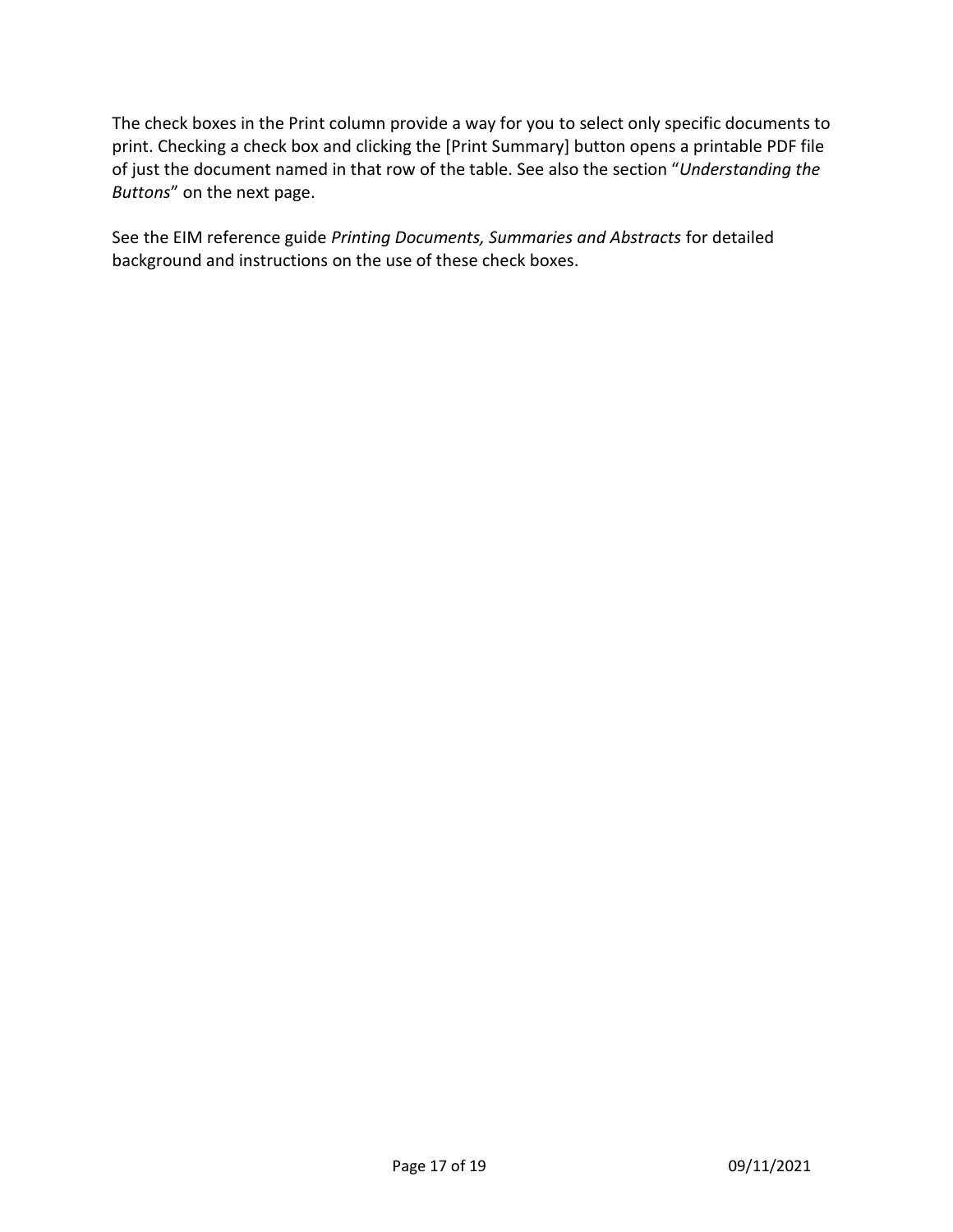# <span id="page-17-0"></span>**Understanding the Buttons**

Under the table in both the *Incident Detail* and the *Complaint Detail* pages is a group of buttons that you can click to perform different functions with the data in EIM. Which buttons you see on the Incident Detail page is dependent to a certain extent on your roles as well as other conditions in EIM. EIM automatically determines which buttons are displayed for your use.

The illustration below shows a sampling of different buttons that can appear in an *Incident Detail* or *Complaint Detail* page. At various points in your processing of incidents and complaints, you may see more, or fewer, buttons. See the *EIM User Manual* for additional information related to these buttons and their functionality.